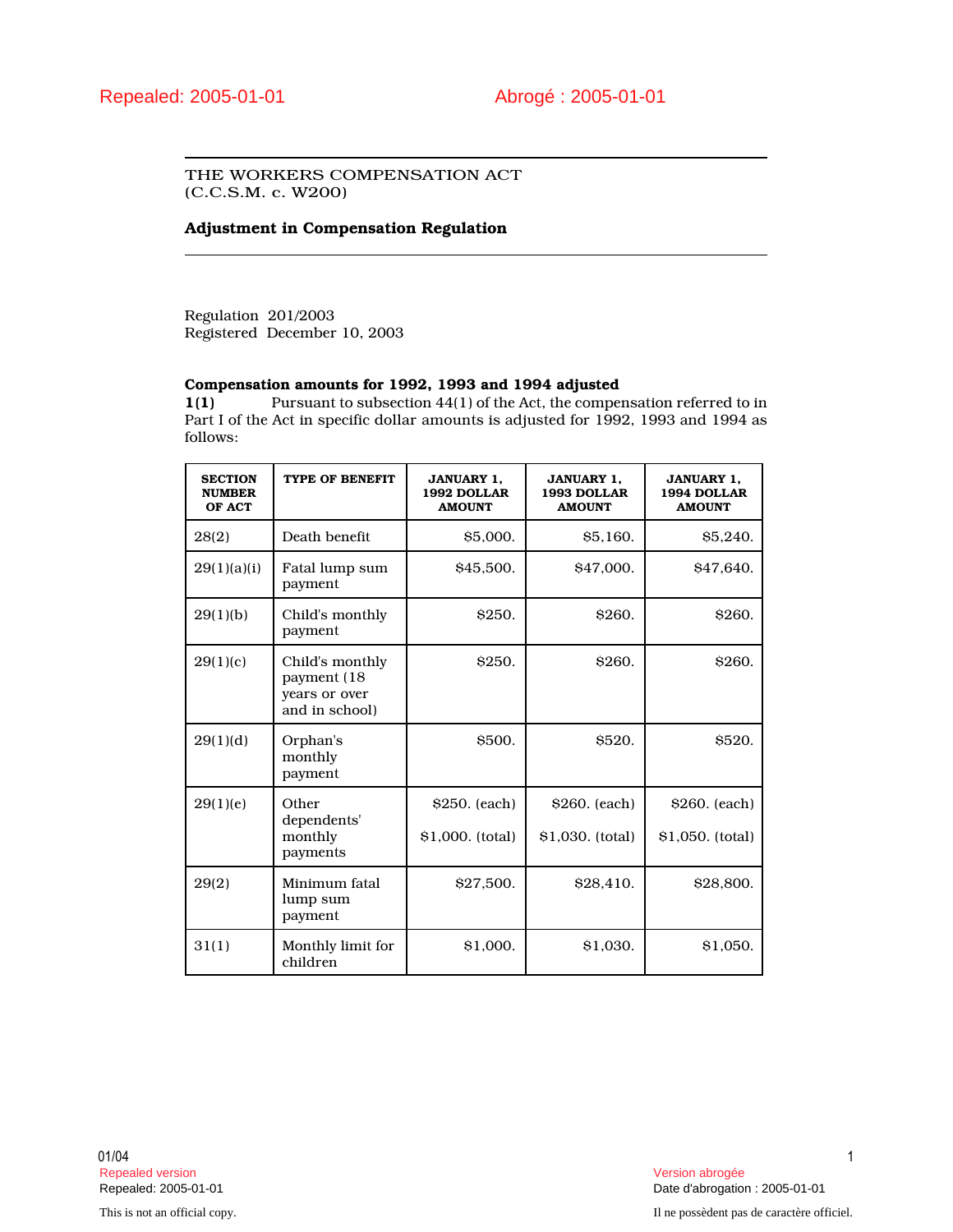| <b>SECTION</b><br><b>NUMBER</b><br>OF ACT | TYPE OF BENEFIT                   | <b>JANUARY 1.</b><br>1992 DOLLAR<br><b>AMOUNT</b> | <b>JANUARY 1.</b><br>1993 DOLLAR<br><b>AMOUNT</b> | <b>JANUARY 1.</b><br>1994 DOLLAR<br><b>AMOUNT</b> |
|-------------------------------------------|-----------------------------------|---------------------------------------------------|---------------------------------------------------|---------------------------------------------------|
| 31(2)                                     | Monthly limit for<br>dependents   | \$2,000.                                          | \$2,070.                                          | \$2,090.                                          |
| 38(2)(a)                                  | Impairment<br>lump sum<br>payment | <b>\$500.</b>                                     | \$520.                                            | <b>\$520.</b>                                     |
| 38(2)(b)<br>and $(c)$                     | Impairment<br>lump sum<br>payment | \$1,000.                                          | \$1,030.                                          | \$1,050.                                          |

## **Compensation amounts for 1995, 1996 and 1997 adjusted**

**1(2)** Pursuant to subsection 44(1) of the Act, the compensation referred to in Part I of the Act in specific dollar amounts is adjusted for 1995, 1996 and 1997 as follows:

| <b>SECTION</b><br><b>NUMBER</b><br>OF ACT | TYPE OF BENEFIT                                                    | <b>JANUARY 1,</b><br>1995 DOLLAR<br><b>AMOUNT</b> | <b>JANUARY 1,</b><br>1996 DOLLAR<br><b>AMOUNT</b> | <b>JANUARY 1,</b><br>1997 DOLLAR<br><b>AMOUNT</b> |
|-------------------------------------------|--------------------------------------------------------------------|---------------------------------------------------|---------------------------------------------------|---------------------------------------------------|
| 28(2)                                     | Death benefit                                                      | <b>S5.290.</b>                                    | \$5,340.                                          | <b>\$5,440.</b>                                   |
| 29(1)(a)(i)                               | Fatal lump sum<br>payment                                          | \$48,160.                                         | \$48,610.                                         | \$49,530.                                         |
| 29(1)(b)                                  | Child's monthly<br>payment                                         | <b>S260.</b>                                      | <b>S270.</b>                                      | <b>\$270.</b>                                     |
| 29(1)(c)                                  | Child's monthly<br>payment (18)<br>years or over and<br>in school) | \$260.                                            | <b>\$270.</b>                                     | \$270.                                            |
| 29(1)(d)                                  | Orphan's<br>monthly payment                                        | <b>\$530.</b>                                     | <b>S530.</b>                                      | \$540.                                            |
| 29(1)(e)                                  | Other                                                              | \$260. (each)                                     | \$270. (each)                                     | \$270. (each)                                     |
|                                           | dependents'<br>monthly<br>payments                                 | \$1,060. (total)                                  | \$1,070. (total)                                  | \$1,090. (total)                                  |
| 29(2)                                     | Minimum fatal<br>lump sum<br>payment                               | \$29,110.                                         | \$29,380.                                         | \$29,930.                                         |
| 31(1)                                     | Monthly limit for<br>children                                      | \$1,060.                                          | \$1,070.                                          | \$1,090.                                          |
| 31(2)                                     | Monthly limit for<br>dependents                                    | <b>S2.120.</b>                                    | <b>S2.140.</b>                                    | S <sub>2.180</sub> .                              |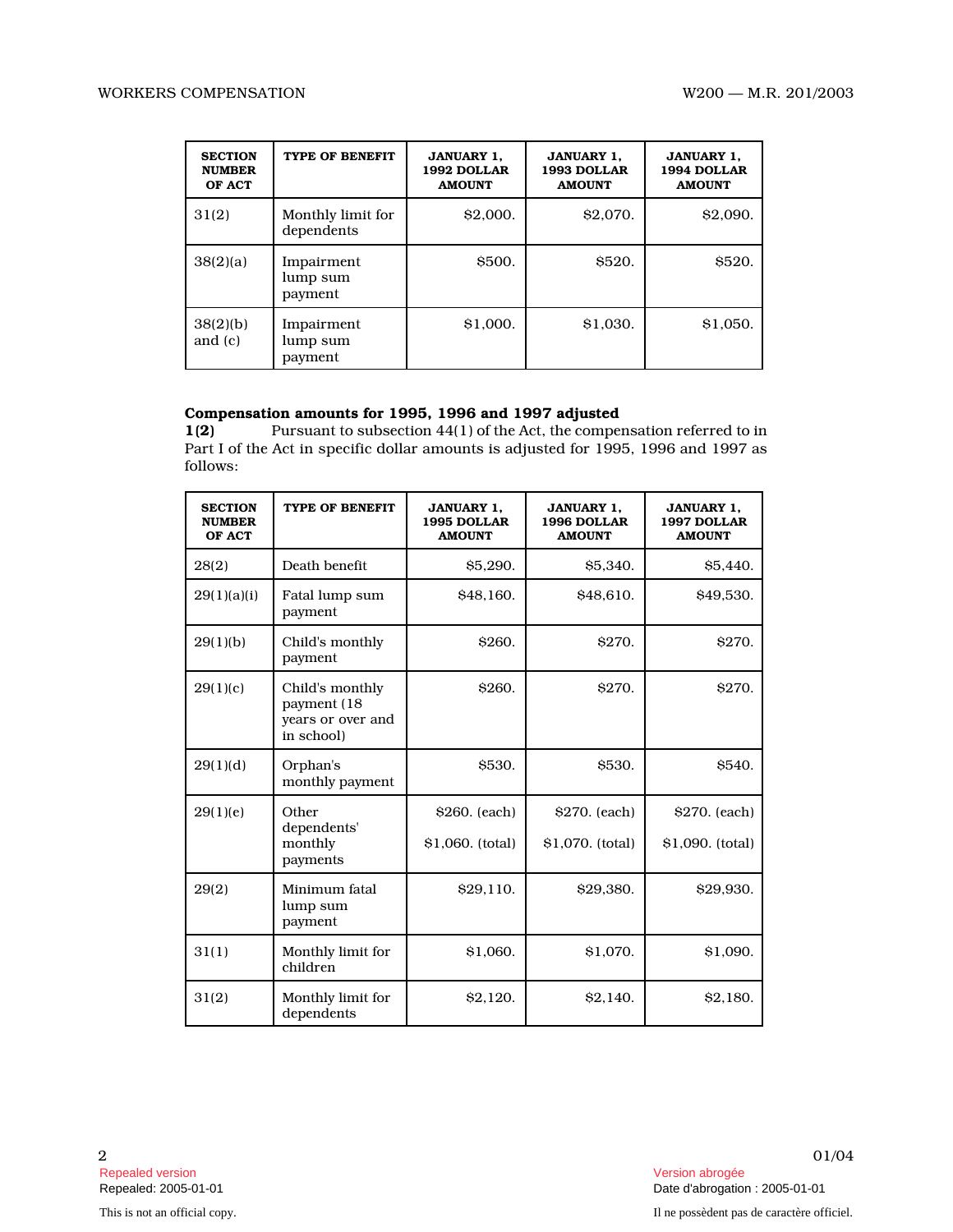| <b>SECTION</b><br><b>NUMBER</b><br>OF ACT | TYPE OF BENEFIT                | <b>JANUARY 1.</b><br>1995 DOLLAR<br><b>AMOUNT</b> | <b>JANUARY 1.</b><br>1996 DOLLAR<br><b>AMOUNT</b> | <b>JANUARY 1.</b><br>1997 DOLLAR<br><b>AMOUNT</b> |
|-------------------------------------------|--------------------------------|---------------------------------------------------|---------------------------------------------------|---------------------------------------------------|
| 38(2)(a)                                  | Impairment lump<br>sum payment | <b>\$530.</b>                                     | <b>\$530.</b>                                     | <b>\$540.</b>                                     |
| 38(2)(b)<br>and $(c)$                     | Impairment lump<br>sum payment | \$1.060.                                          | \$1,070.                                          | \$1,090.                                          |

# **Compensation amounts for 1998, 1999 and 2000 adjusted** 1(3) Pursuant to subsection 44(1) of the Act, the comp

Pursuant to subsection 44(1) of the Act, the compensation referred to in Part I of the Act in specific dollar amounts is adjusted for 1998, 1999 and 2000 as follows:

| <b>SECTION</b><br><b>NUMBER</b><br>OF ACT | TYPE OF<br><b>BENEFIT</b>                                         | <b>JANUARY 1,</b><br>1998 DOLLAR<br><b>AMOUNT</b> | <b>JANUARY 1,</b><br>1999 DOLLAR<br><b>AMOUNT</b> | <b>JANUARY 1.</b><br>2000 DOLLAR<br><b>AMOUNT</b> |
|-------------------------------------------|-------------------------------------------------------------------|---------------------------------------------------|---------------------------------------------------|---------------------------------------------------|
| 28(2)                                     | Death benefit                                                     | \$5,540.                                          | \$5,660.                                          | \$5,790.                                          |
| 29(1)(a)(i)                               | Fatal lump sum<br>payment                                         | \$50,380.                                         | \$51,460.                                         | \$52,720.                                         |
| 29(1)(b)                                  | Child's monthly<br>payment                                        | <b>S280.</b>                                      | <b>S280.</b>                                      | <b>\$290.</b>                                     |
| 29(1)(c)                                  | Child's monthly<br>payment<br>(18 years or over<br>and in school) | \$280.                                            | <b>\$280.</b>                                     | <b>S290.</b>                                      |
| 29(1)(d)                                  | Orphan's<br>monthly payment                                       | <b>\$550.</b>                                     | <b>\$570.</b>                                     | <b>S580.</b>                                      |
| 29(1)(e)                                  | Other<br>dependents'<br>monthly<br>payments                       | <b>S280.</b><br>(each)<br>\$1,110. (total)        | <b>S280.</b><br>(each)<br>\$1,130. (total)        | <b>\$290.</b><br>(each)<br>\$1,160. (total)       |
| 29(2)                                     | Minimum fatal<br>lump sum<br>payment                              | \$30,450.                                         | \$31,100.                                         | \$31,870.                                         |
| 31(1)                                     | Monthly limit for<br>children                                     | \$1,110.                                          | \$1,130.                                          | \$1,160.                                          |
| 31(2)                                     | Monthly limit for<br>dependents                                   | \$2.210.                                          | <b>S2.260.</b>                                    | <b>S2.320.</b>                                    |
| 38(2)(a)                                  | <b>Impairment</b> lump<br>sum payment                             | \$550.                                            | <b>S570.</b>                                      | \$580.                                            |
| 38(2)(b)<br>and $(c)$                     | Impairment lump<br>sum payment                                    | \$1,110.                                          | \$1,130.                                          | \$1,160.                                          |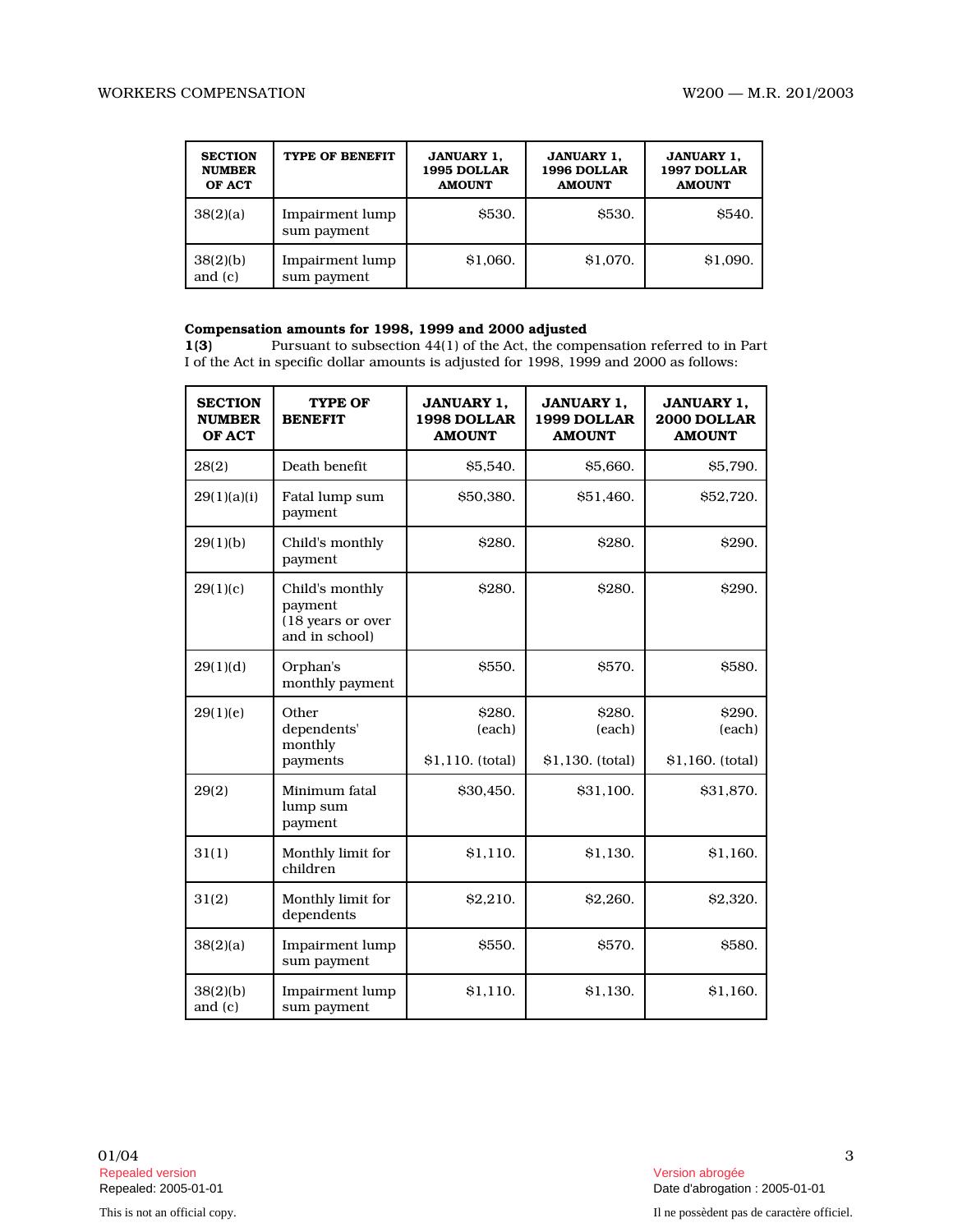# **Compensation amounts for 2001, 2002 and 2003 adjusted** 1(4) Pursuant to subsection 44(1) of the Act, the con

Pursuant to subsection 44(1) of the Act, the compensation referred to in Part I of the Act in specific dollar amounts is adjusted for 2001, 2002 and 2003 as follows:

| <b>SECTION</b><br><b>NUMBER</b><br>OF ACT | <b>TYPE OF BENEFIT</b>                                         | <b>JANUARY 1,</b><br>2001 DOLLAR<br><b>AMOUNT</b> | <b>JANUARY 1.</b><br>2002 DOLLAR<br><b>AMOUNT</b> | <b>JANUARY 1.</b><br>2003 DOLLAR<br><b>AMOUNT</b> |
|-------------------------------------------|----------------------------------------------------------------|---------------------------------------------------|---------------------------------------------------|---------------------------------------------------|
| 28(2)                                     | Death benefit                                                  | \$5,880.                                          | \$6,000.                                          | \$6,110.                                          |
| 29(1)(a)(i)                               | Fatal lump sum<br>payment                                      | \$53,510.                                         | \$54,590.                                         | \$55,620.                                         |
| 29(1)(b)                                  | Child's monthly<br>payment                                     | <b>\$290.</b>                                     | \$300.                                            | \$310.                                            |
| 29(1)(c)                                  | Child's monthly<br>payment (18 years or<br>over and in school) | \$290.                                            | \$300.                                            | \$310.                                            |
| 29(1)(d)                                  | Orphan's monthly<br>payment                                    | \$590.                                            | \$600.                                            | <b>S610.</b>                                      |
| 29(1)(e)                                  | Other dependents'<br>monthly payments                          | \$290. (each)                                     | \$300. (each)                                     | \$310. (each)                                     |
|                                           |                                                                | \$1,180. (total)                                  | \$1,200. (total)                                  | \$1,220. (total)                                  |
| 29(2)                                     | Minimum fatal lump<br>sum payment                              | \$32,340.                                         | \$32,990.                                         | \$33,610.                                         |
| 31(1)                                     | Monthly limit for<br>children                                  | \$1.180.                                          | \$1.200.                                          | \$1.220.                                          |
| 31(2)                                     | Monthly limit for<br>dependents                                | \$2,350.                                          | \$2.400.                                          | \$2,440                                           |
| 38(2)(a)                                  | Impairment lump<br>sum payment                                 | <b>S590.</b>                                      | <b>S600.</b>                                      | S610.                                             |
| $38(2)(b)$ and<br>(c)                     | Impairment lump<br>sum payment                                 | \$1,180.                                          | \$1.200.                                          | \$1,220.                                          |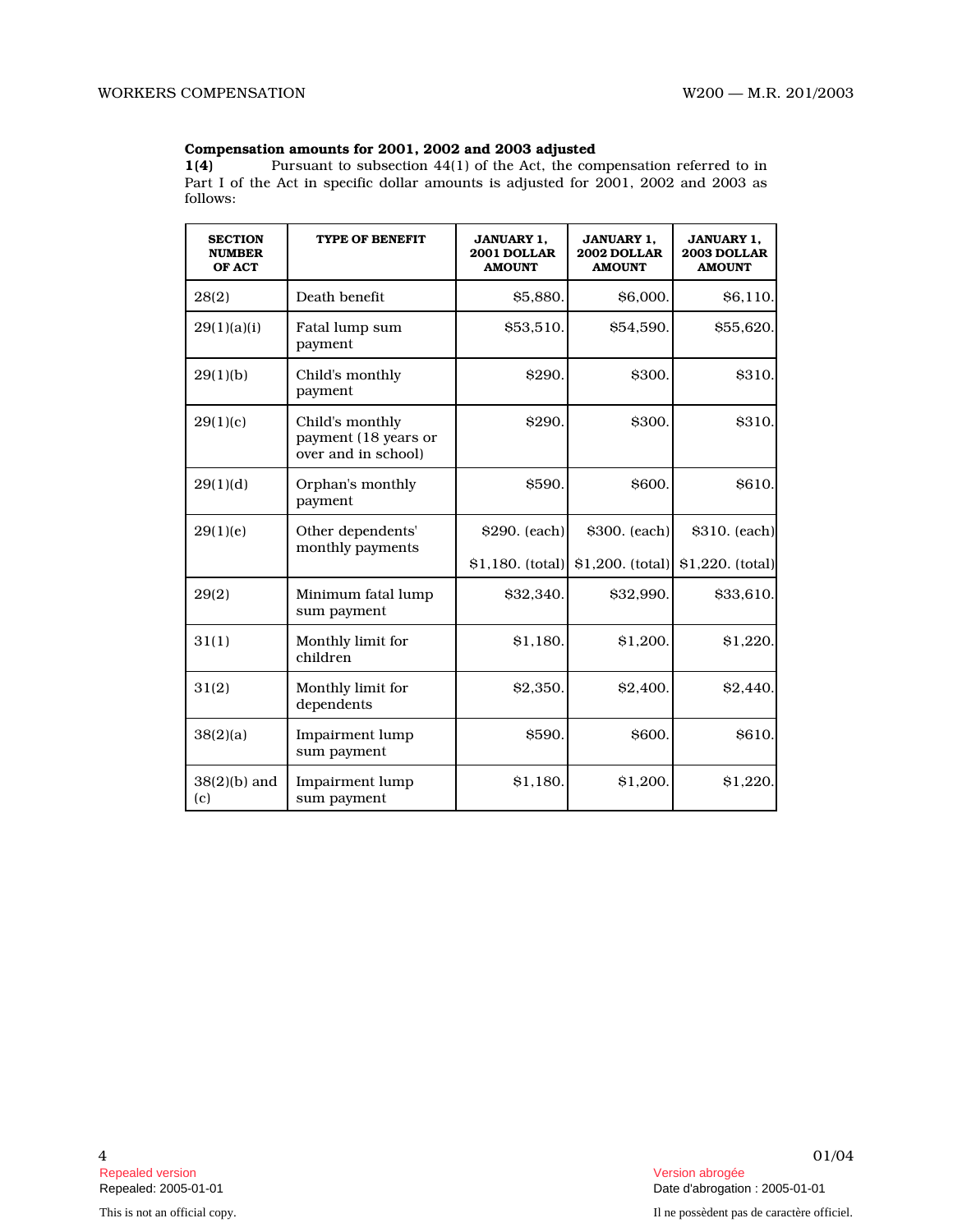#### **Compensation amounts 2004 adjusted**

**1(5)** Pursuant to subsection 44(1) of the Act, the compensation referred to in Part I of the Act in specific dollar amounts is adjusted for 2004 as follows:

| <b>SECTION</b><br><b>NUMBER</b><br>OF ACT | <b>TYPE OF BENEFIT</b>                                         | <b>JANUARY 1.</b><br>2004 DOLLAR<br><b>AMOUNT</b> |
|-------------------------------------------|----------------------------------------------------------------|---------------------------------------------------|
| 28(2)                                     | Death benefit                                                  | <b>\$6,190.</b>                                   |
| 29(1)(a)(i)                               | Fatal lump sum<br>payment                                      | \$56,310.                                         |
| 29(1)(b)                                  | Child's monthly<br>payment                                     | \$310.                                            |
| 29(1)(c)                                  | Child's monthly<br>payment (18 years or<br>over and in school) | \$310.                                            |
| 29(1)(d)                                  | Orphan's monthly<br>payment                                    | \$620.                                            |
| 29(1)(e)                                  | Other dependents'<br>monthly payments                          | \$310. (each)<br>\$1,240. (total)                 |
| 29(2)                                     | Minimum fatal lump<br>sum payment                              | \$34,030.                                         |
| 31(1)                                     | Monthly limit for<br>children                                  | \$1.240.                                          |
| 31(2)                                     | Monthly limit for<br>dependents                                | \$2.480.                                          |
| 38(2)(a)                                  | Impairment lump<br>sum payment                                 | \$620.                                            |
| $38(2)(b)$ and<br>(c)                     | Impairment lump<br>sum payment                                 | \$1,240.                                          |

## **Maximum annual earnings prescribed**

**2** Pursuant to clause 68(1)(f) of the Act, the maximum annual earnings established under subsection 46(2) of the Act are prescribed as follows:

| APPLICABLE ANNUAL PERIOD            | <b>MAXIMUM</b><br><b>ANNUAL EARNINGS</b> |
|-------------------------------------|------------------------------------------|
| January 1, 1992 — December 31, 1992 | \$45,500.                                |
| January 1, 1993 — December 31, 1993 | \$47,000.                                |
| January 1, 1994 - December 31, 1994 | \$47,640.                                |
| January 1, 1995 — December 31, 1995 | \$48.160.                                |
| January 1, 1996 — December 31, 1996 | \$48.610.                                |
| January 1, 1997 — December 31, 1997 | \$49.530.                                |